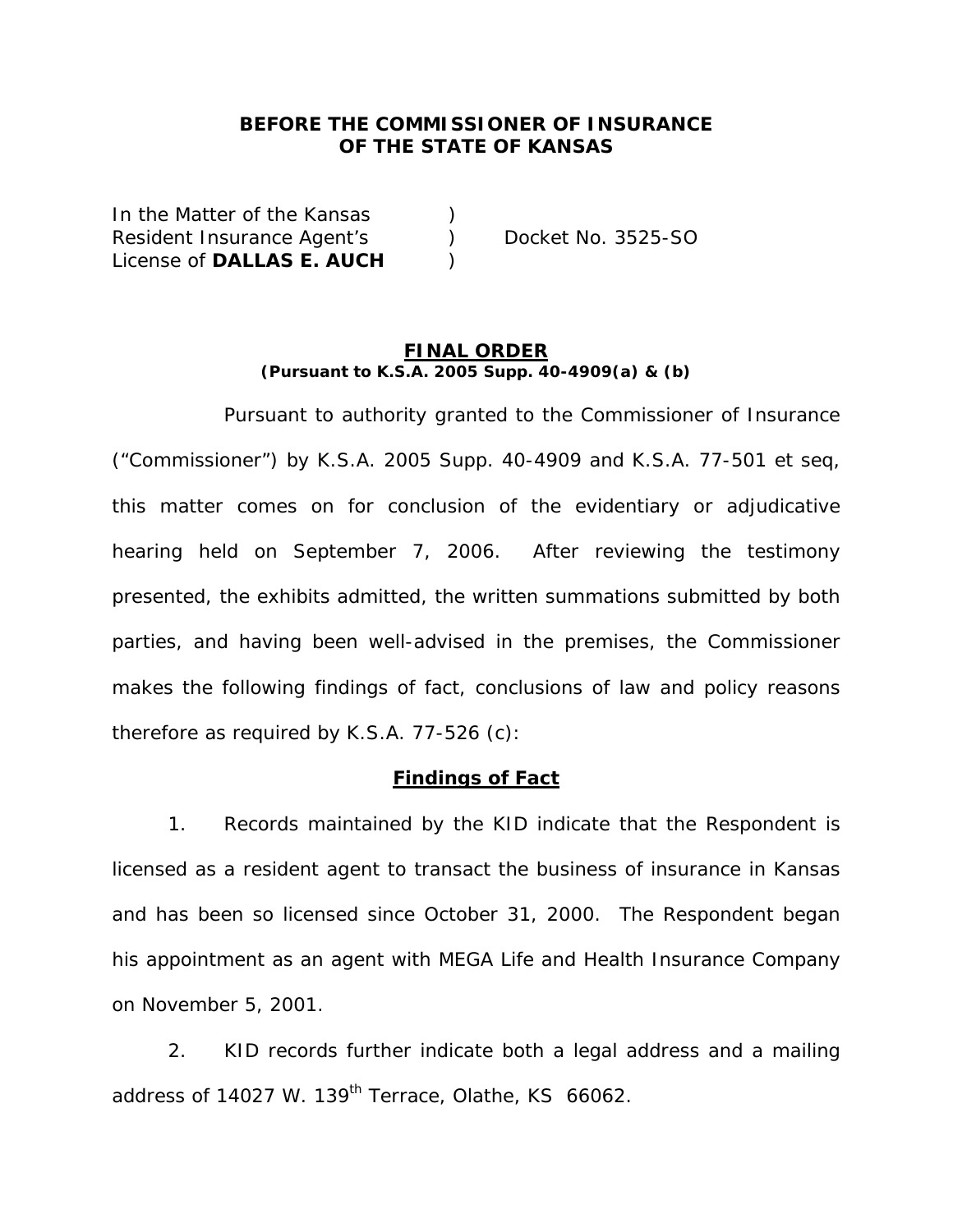3. On or about March 29, 2004, Ted Clark, Director of KID's Antifraud Division received a telephone call followed by a written complaint by Mitchell K. **Complained of Kansas City, KS. Mr. complained of an** agent representing MEGA Life and Health Insurance Company (MEGA) forging his signature on four (4) different insurance documents. That agent was Dallas E. Auch.

4. Criminal charges were subsequently filed against Auch in September 2005 in Johnson County District Court, State vs. Dallas E. Auch, Case No. 05CR2781. The case went to jury trial in June of 2006 and on June 21, 2006, a Johnson County District Court jury found Auch guilty of one count of forgery as defined in K.S.A. 21-3710, a level 8 nonperson felony. Auch filed a Notice of Appeal on September 13, 2006.

5. That when Auch went to the **home to talk about** health insurance, he already had a preconceived idea of what insurance coverage would be appropriate for Mr. **Auch failed to ask the** whether or not the options that he had checked on Mr. application were options that they wanted. Auch either failed to specifically explain each option to the or did so in such a way that the were unaware of the choices before them.

 6. Auch's sales technique included what he described as a "presumptive sale" wherein certain insurance options were automatically selected for Mr. without telling him about those selections.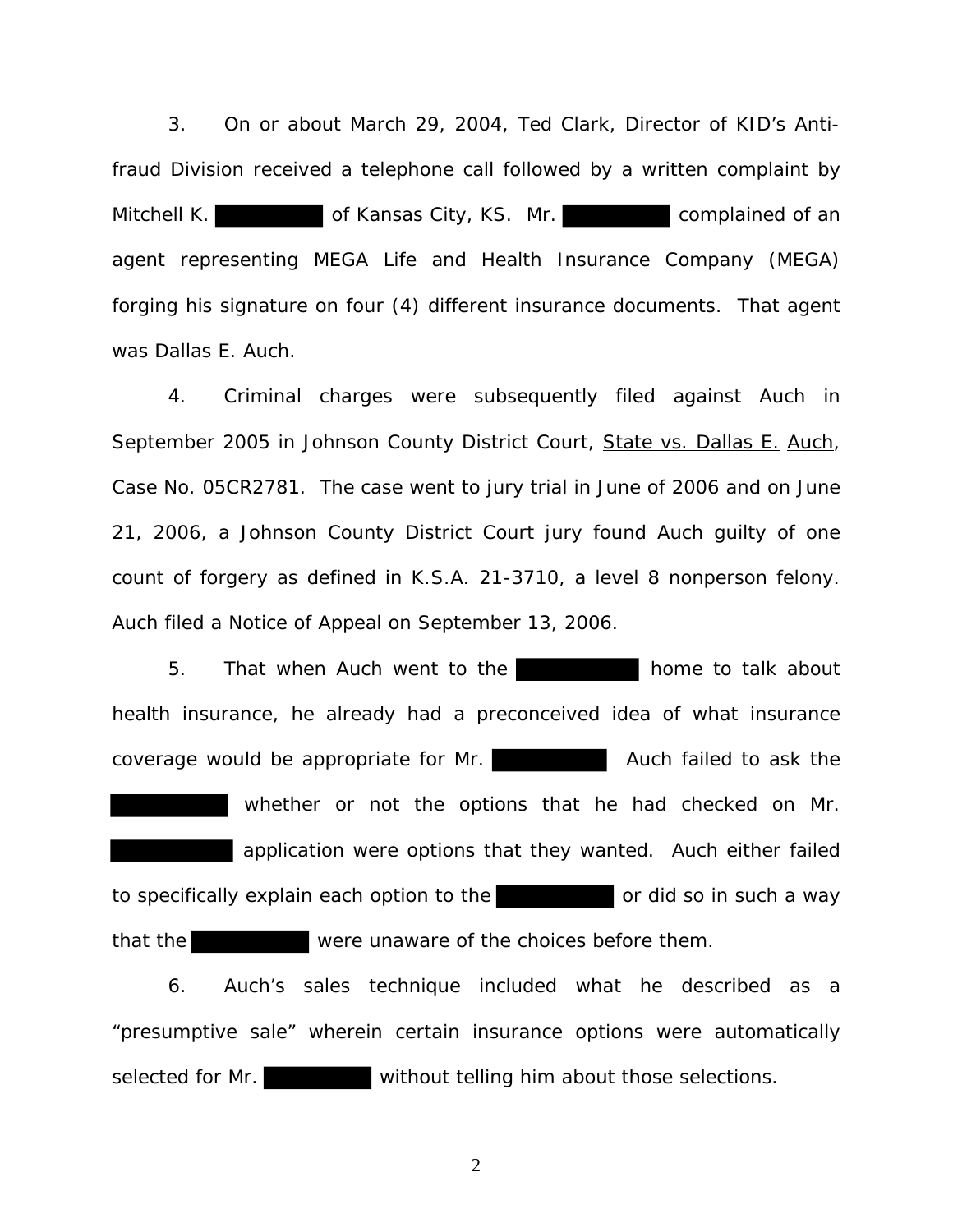7. Auch submitted the **business to MEGA Health and** Life Insurance Company knowing that there was something wrong with the application and/or premium amount collected. The check collected from the

was for \$677.00 to pay for quarterly premiums. Prior to the submission of the check and application, Auch knew that the amount of premium collected was incorrect and could not be reconciled with the insurance application as written, yet chose to submit it to the company anyway.

8. In order to meet the November 1, 2003 deadline for coverage with MEGA, Auch compounded the problems with the application/premium by signing Mr. Signature to documents that later would come into dispute. Auch's actions amounted to a fraud on the insurance company.

 9. Auch violated his professional and fiduciary responsibility to the The were inexperienced in the business of health insurance and, because of that, they "tended to follow" Auch and his professional advice.

 10. Auch has a felony criminal conviction in Johnson County District Court.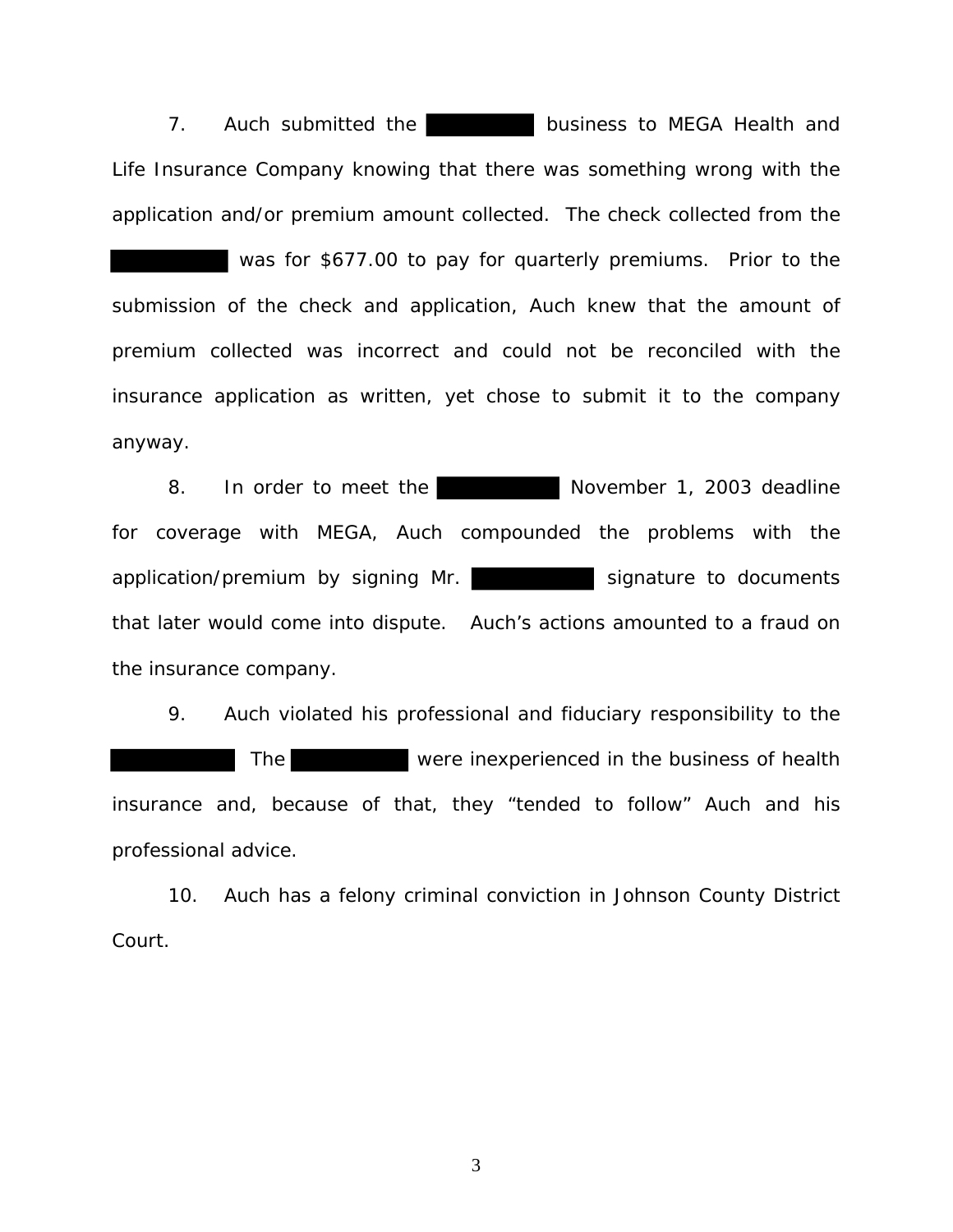## **Applicable Law**

11. K.S.A. 2005 Supp. 40-4909(a) provides, in relevant part:

"The commissioner may deny, suspend, revoke or refuse renewal of any license issued under this act if the commissioner finds that the applicant or license holder has: 8) Used any fraudulent, coercive, or dishonest practice, or demonstrated any incompetence, untrustworthiness or financial irresponsibility in the conduct of business in this state or elsewhere. . . ." K.S.A. 2005 Supp. 40-4909(a).

12. K.S.A. 2005 Supp. 40-4909(a) provides, in relevant part:

"The commissioner may deny, suspend, revoke or refuse renewal of any license issued under this act if the commissioner finds that the applicant or license holder has: (6) Been convicted of a misdemeanor or felony. . .." K.S.A. 2005 Supp. 40-4909(a).

13. K.S.A. 2005 Supp. 40-4909(b) provides:

 "In addition, the commissioner may suspend, revoke or refuse renewal of any license issued under this act if the commissioner finds that the interests of the insurer or the insurable interests of the public are not properly served under such license." K.S.A. 2005 Supp. 40-4909(b).

## **Conclusions of Law and Policy Reasons**

 14. The Commissioner has jurisdiction over Auch as well as the subject matter of this proceeding, and such proceeding is held in the public interest.

15. The Commissioner finds that at the very least, the Respondent's

conduct in this matter indicates a willingness to defraud MEGA Health and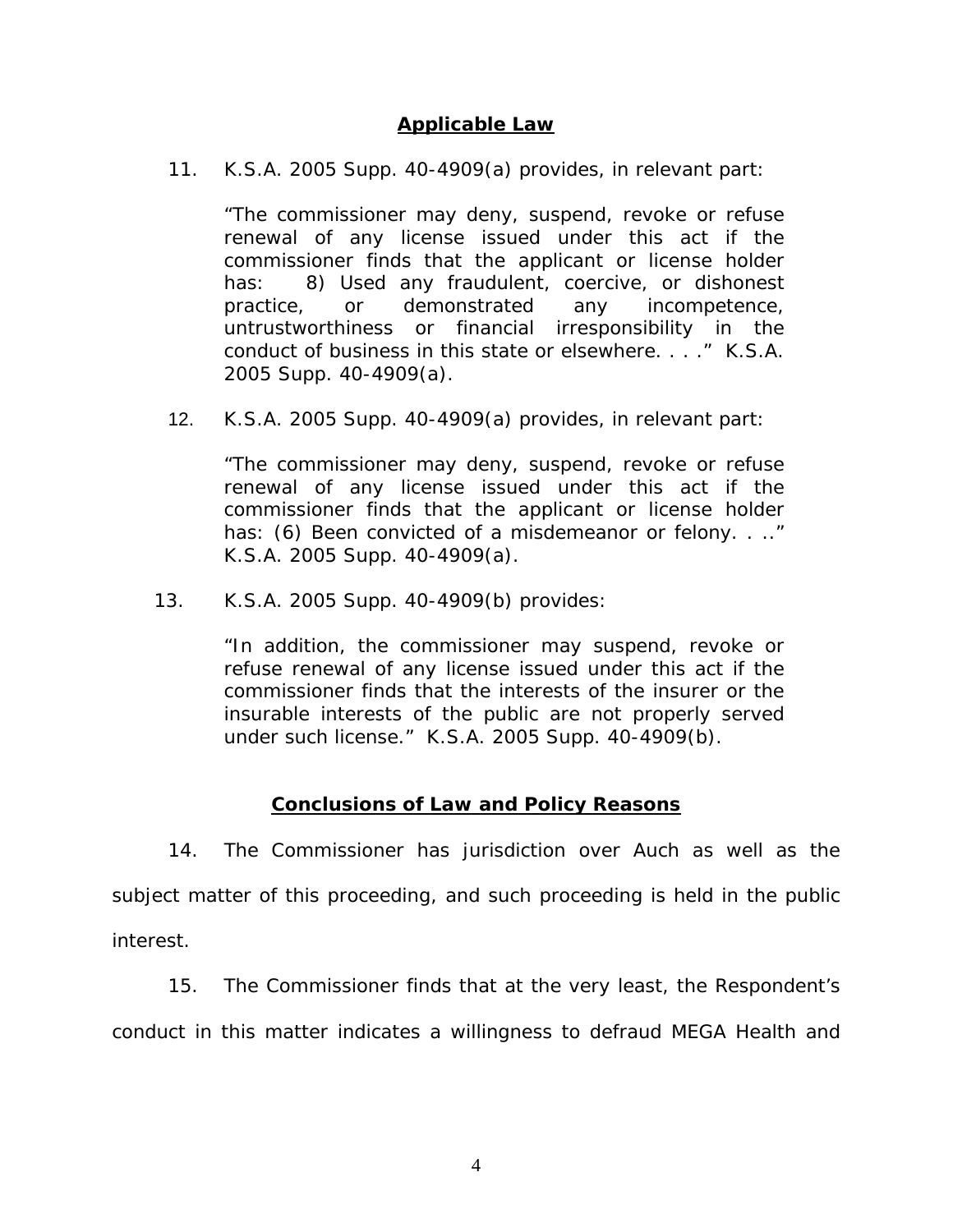Insurance Company by submitting an incorrect insurance application and by signing the insured's signature to documents as part of that application.

 16. The Commissioner finds that Auch has violated his professional and fiduciary duty as an insurance agent by failing to fully explain the insurance products and options to the insureds and by use of "presumptive sales," wherein insurance options and other products were selected for the insureds without their knowledge and/or consent.

 17. The Commissioner finds that good cause exists to revoke the Respondent's insurance license in that his conduct constitutes a fraudulent or dishonest practice and demonstrates untrustworthiness and financial irresponsibility in the conduct of business pursuant to K.S.A. 2005 Supp. 40- 4909(a)(8).

 18. The Commissioner finds that good cause exists to revoke the Respondent's insurance license in that he has been convicted of a felony in Johnson County District Court pursuant to K.S.A. 2005 Supp. 40-4909(a)(6).

 19. The Commissioner further finds that Allison's license should be revoked because the interests of the insurer or the insurable interests of the public are not properly served under such license pursuant to K.S.A. 2005 Supp. 40-4909(b).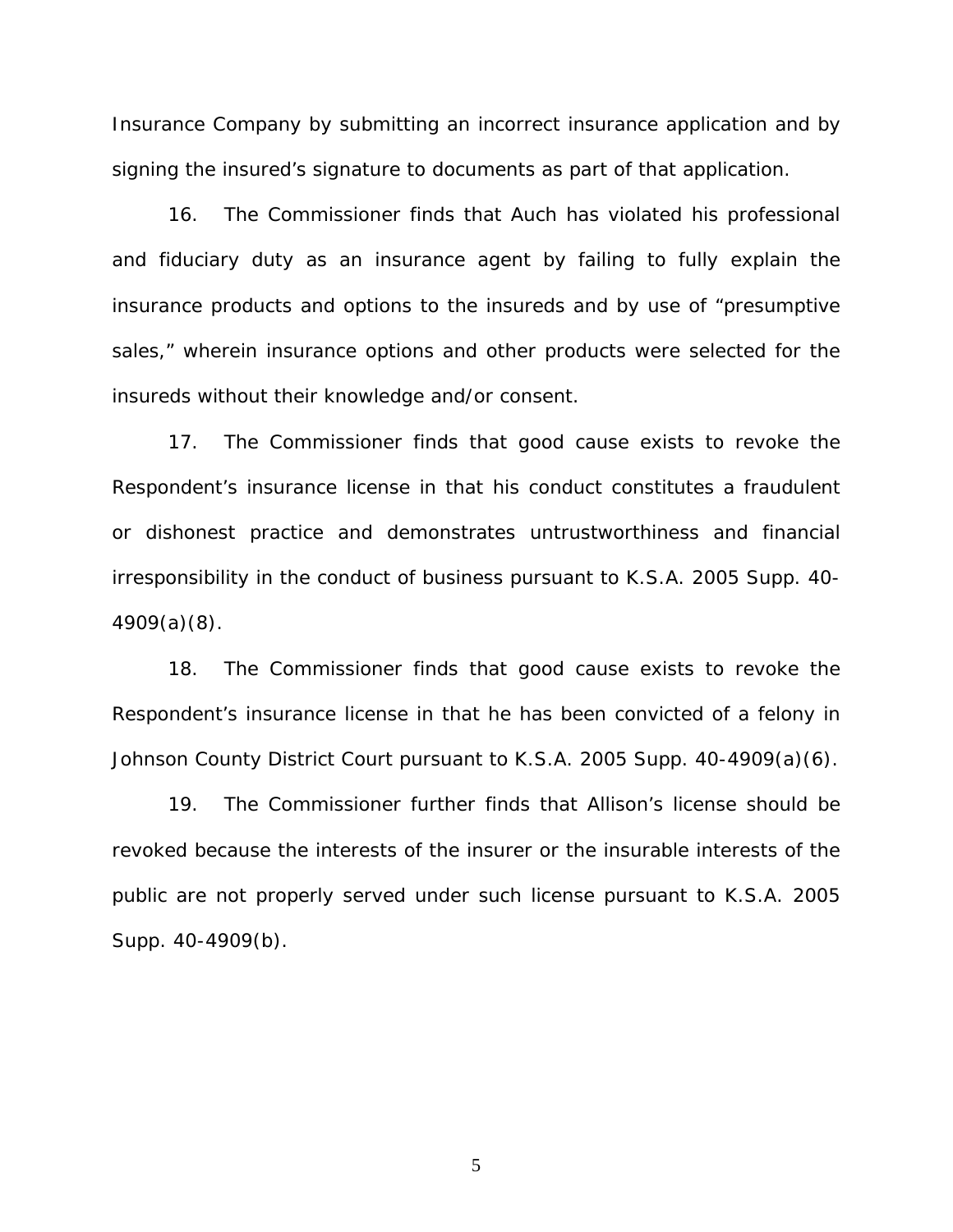#### **IT IS THEREFORE ORDERED BY THE COMMISSIONER OF INSURANCE**

**THAT** the Kansas resident insurance agent's license of Dallas E. Auch is hereby **REVOKED.** Further, the Respondent is assessed costs in this matter pursuant to K.S.A. 40-4909(f), including witness fees, mileage allowances, any costs associated with the reproduction of documents that become part of the hearing record, and the expense of making a record of the hearing.

#### **Notice of Final Agency Action and Judicial Review**

The issuance of this Final Order constitutes final agency action in this matter. Accordingly, all administrative remedies available to the Petitioner are hereby deemed exhausted, and the filing of a petition for reconsideration is not a prerequisite for judicial review.

The Petitioner may, within thirty (30) days of service of this Final Order, file a petition for judicial review in the appropriate court, as provided for by K.S.A. 77-613. In the event the Petitioner files a petition for judicial review, the agency officer to be served on behalf of the Kansas Insurance Department is: John W. Campbell, General Counsel, Kansas Insurance Department, 420 S.W. 9<sup>th</sup> Street, Topeka, KS 66612-1678.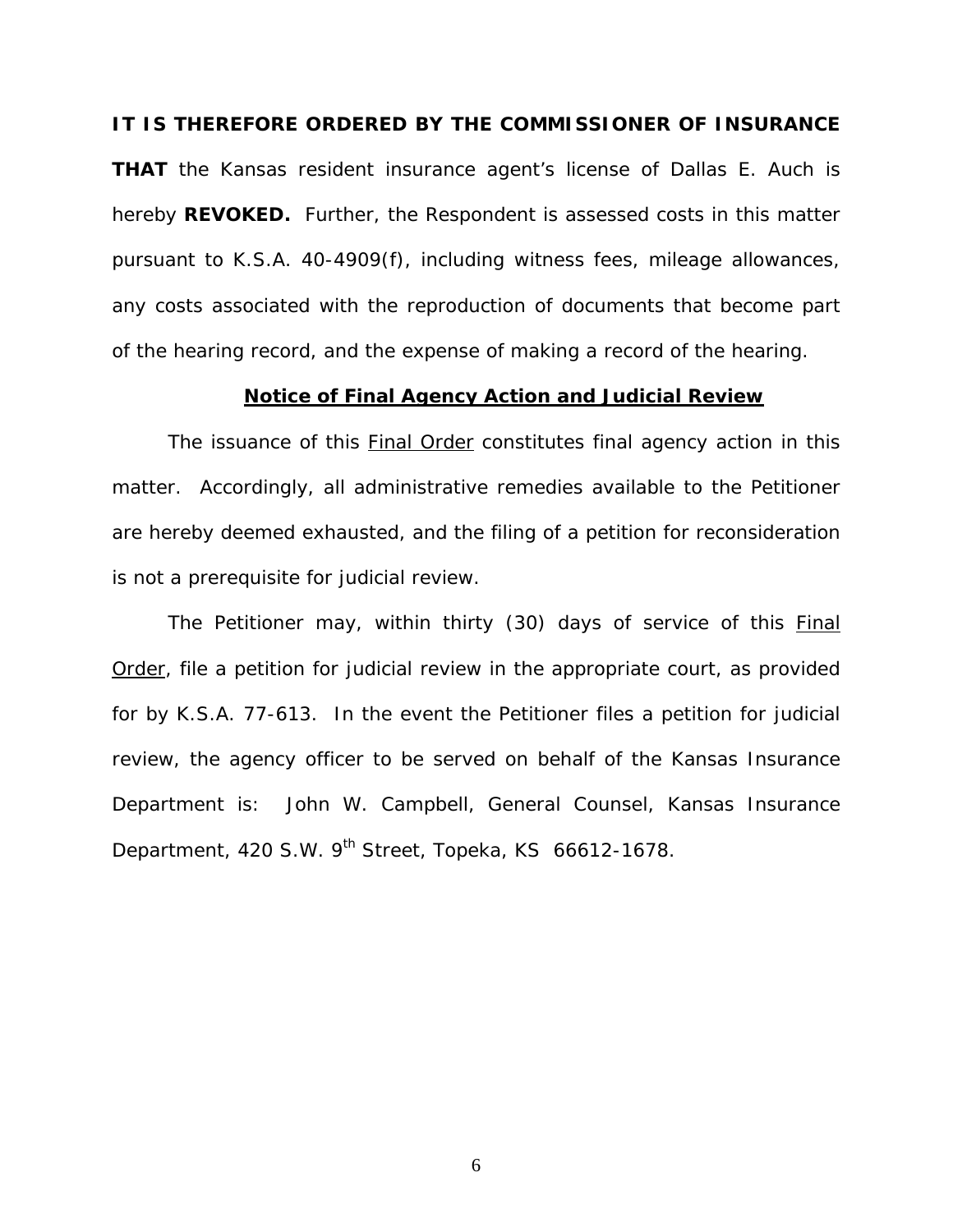# **IT IS SO ORDERED THIS \_1st\_ DAY OF DECEMBER, 2006, IN THE CITY OF TOPEKA, COUNTY OF SHAWNEE, STATE OF KANSAS.**



 \_/s/ Sandy Praeger\_\_\_\_\_\_\_\_\_\_\_\_\_\_\_ Sandy Praeger Commissioner of Insurance

 \_/s/ Robert M. Tomlinson\_\_\_\_\_\_\_\_\_\_ Robert M. Tomlinson Assistant Commissioner of Insurance Presiding Officer